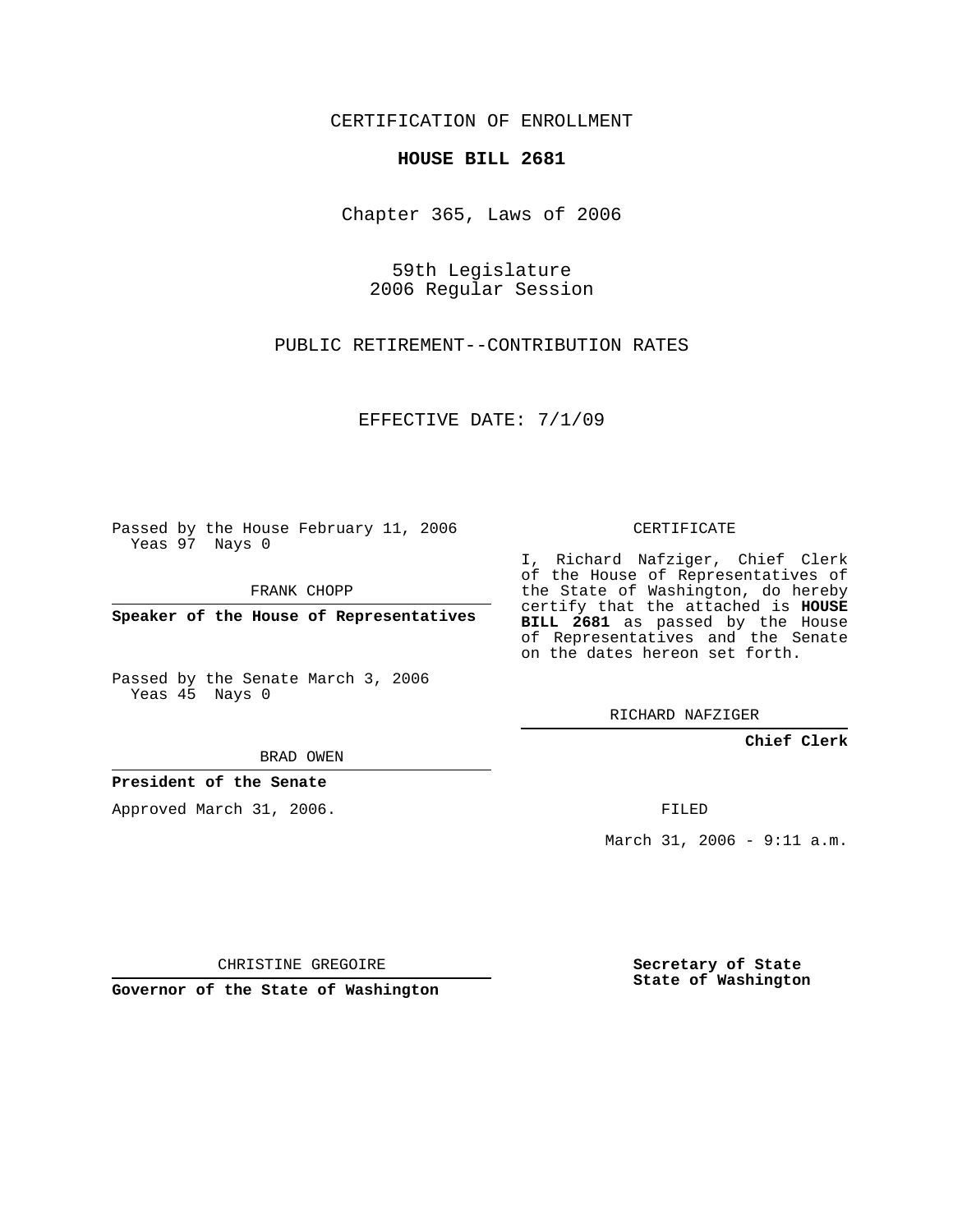## **HOUSE BILL 2681** \_\_\_\_\_\_\_\_\_\_\_\_\_\_\_\_\_\_\_\_\_\_\_\_\_\_\_\_\_\_\_\_\_\_\_\_\_\_\_\_\_\_\_\_\_

\_\_\_\_\_\_\_\_\_\_\_\_\_\_\_\_\_\_\_\_\_\_\_\_\_\_\_\_\_\_\_\_\_\_\_\_\_\_\_\_\_\_\_\_\_

Passed Legislature - 2006 Regular Session

## **State of Washington 59th Legislature 2006 Regular Session**

**By** Representatives Conway, Fromhold, Lovick, Green, Sells, Kenney, Quall, Simpson, Moeller and Morrell; by request of Select Committee on Pension Policy

Read first time 01/12/2006. Referred to Committee on Appropriations.

 AN ACT Relating to minimum contribution rates for the public employees' retirement system, the public safety employees' retirement system, the school employees' retirement system, and the teachers' retirement system; reenacting and amending RCW 41.45.020; adding new sections to chapter 41.45 RCW; and providing an effective date.

BE IT ENACTED BY THE LEGISLATURE OF THE STATE OF WASHINGTON:

 **Sec. 1.** RCW 41.45.020 and 2004 c 242 s 37 and 2004 c 93 s 1 are each reenacted and amended to read as follows:

 As used in this chapter, the following terms have the meanings indicated unless the context clearly requires otherwise.

 (1) "Council" means the pension funding council created in RCW 41.45.100.

(2) "Department" means the department of retirement systems.

 (3) "Law enforcement officers' and fire fighters' retirement system plan 1" and "law enforcement officers' and fire fighters' retirement system plan 2" means the benefits and funding provisions under chapter 41.26 RCW.

(4) "Public employees' retirement system plan 1," "public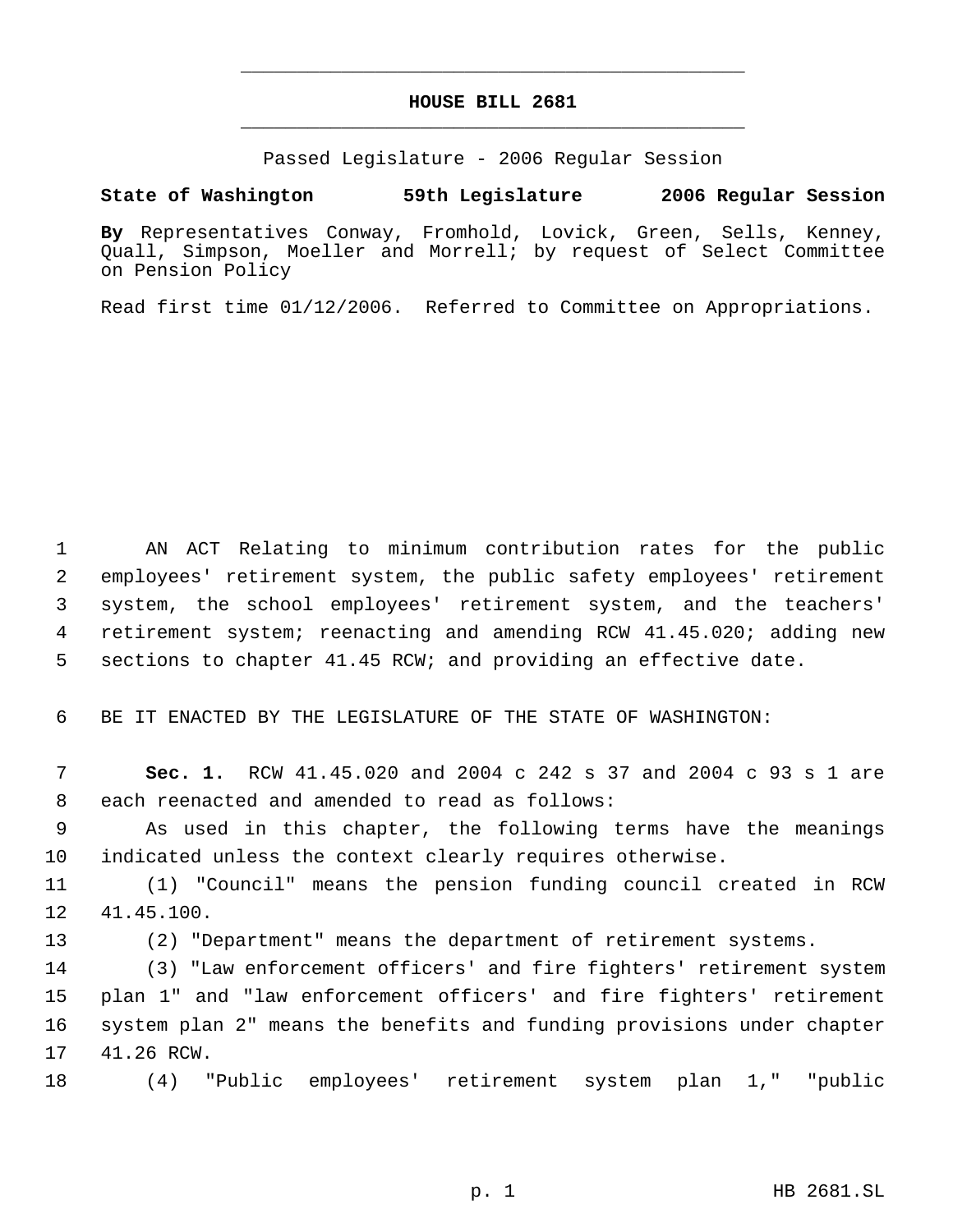employees' retirement system plan 2," and "public employees' retirement system plan 3" mean the benefits and funding provisions under chapter 41.40 RCW.

 (5) "Teachers' retirement system plan 1," "teachers' retirement system plan 2," and "teachers' retirement system plan 3" mean the benefits and funding provisions under chapter 41.32 RCW.

 (6) "School employees' retirement system plan 2" and "school employees' retirement system plan 3" mean the benefits and funding provisions under chapter 41.35 RCW.

 (7) "Washington state patrol retirement system" means the retirement benefits provided under chapter 43.43 RCW.

 (8) "Unfunded liability" means the unfunded actuarial accrued liability of a retirement system.

 (9) "Actuary" or "state actuary" means the state actuary employed under chapter 44.44 RCW.

 (10) "State retirement systems" means the retirement systems listed in RCW 41.50.030.

 (11) "Classified employee" means a member of the Washington school employees' retirement system plan 2 or plan 3 as defined in RCW 41.35.010.

 (12) "Teacher" means a member of the teachers' retirement system as defined in RCW 41.32.010(15).

 (13) "Select committee" means the select committee on pension policy created in RCW 41.04.276.

 (14) "Actuarial value of assets" means the value of pension plan investments and other property used by the actuary for the purpose of an actuarial valuation.

 (15) "Public safety employees' retirement system plan 2" means the benefits and funding provisions established under chapter 41.37 RCW.

 (16) "Normal cost" means the portion of the actuarial present value 31 of projected benefits and expenses that is allocated to a period, 32 typically twelve months, under the actuarial cost method.

 NEW SECTION. **Sec. 2.** A new section is added to chapter 41.45 RCW to read as follows:

 (1) Beginning July 1, 2009, a minimum 2.68 percent contribution is established as part of the basic state and employer contribution rate for the public employees' retirement system and the public safety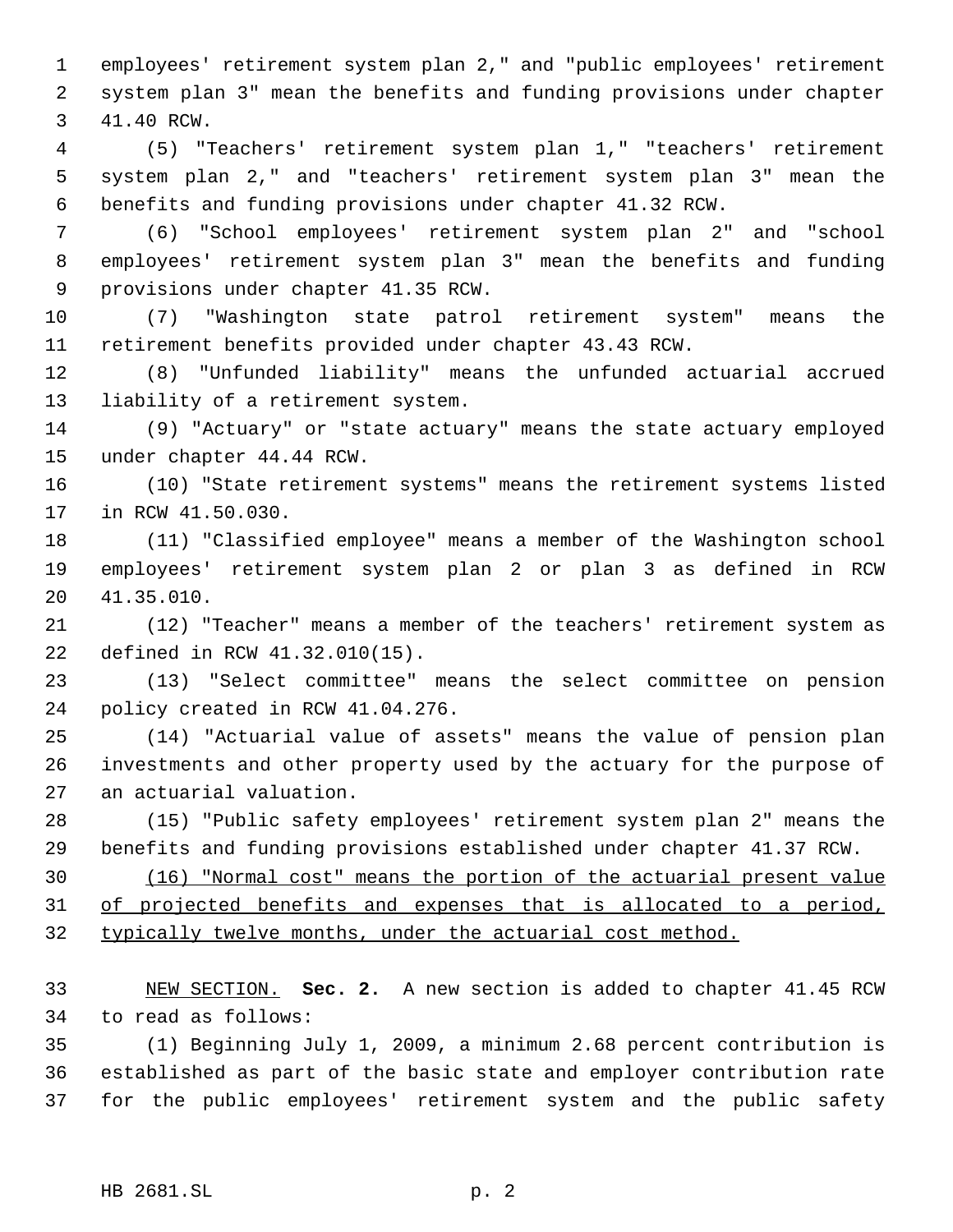employees' retirement system, to be used for the sole purpose of amortizing the unfunded actuarial accrued liability in the public employees' retirement system plan 1. This minimum contribution rate shall remain effective until the actuarial value of assets in plan 1 of the public employees' retirement system equals one hundred twenty-five percent of the actuarial accrued liability or June 30, 2024, whichever comes first.

 (2) Beginning September 1, 2009, a minimum 2.68 percent contribution is established as part of the basic state and employer contribution rate for the school employees' retirement system, to be used for the sole purpose of amortizing the unfunded actuarial accrued liability in the public employees' retirement system plan 1. This minimum contribution rate shall remain effective until the actuarial value of assets in plan 1 of the public employees' retirement system equals one hundred twenty-five percent of the actuarial accrued liability or June 30, 2024, whichever comes first.

 (3) Beginning September 1, 2009, a minimum 4.71 percent contribution is established as part of the basic state and employer contribution rate for the teachers' retirement system, to be used for the sole purpose of amortizing the unfunded actuarial accrued liability in the teachers' retirement system plan 1. This minimum contribution rate shall remain effective until the actuarial value of assets in plan 1 of the teachers' retirement system equals one hundred twenty-five percent of the actuarial accrued liability or June 30, 2024, whichever comes first.

 (4) Upon completion of each biennial actuarial valuation, the state actuary shall review the appropriateness of these minimum contribution rates and recommend to the legislature any adjustments as may be needed due to material changes in benefits or actuarial assumptions, methods, or experience.

 NEW SECTION. **Sec. 3.** A new section is added to chapter 41.45 RCW to read as follows:

 (1) Beginning July 1, 2009, a minimum contribution rate is established for the plans 2 and 3 normal cost as part of the basic state and employer contribution rate for the public employees' retirement system. The minimum contribution rate for the plans 2 and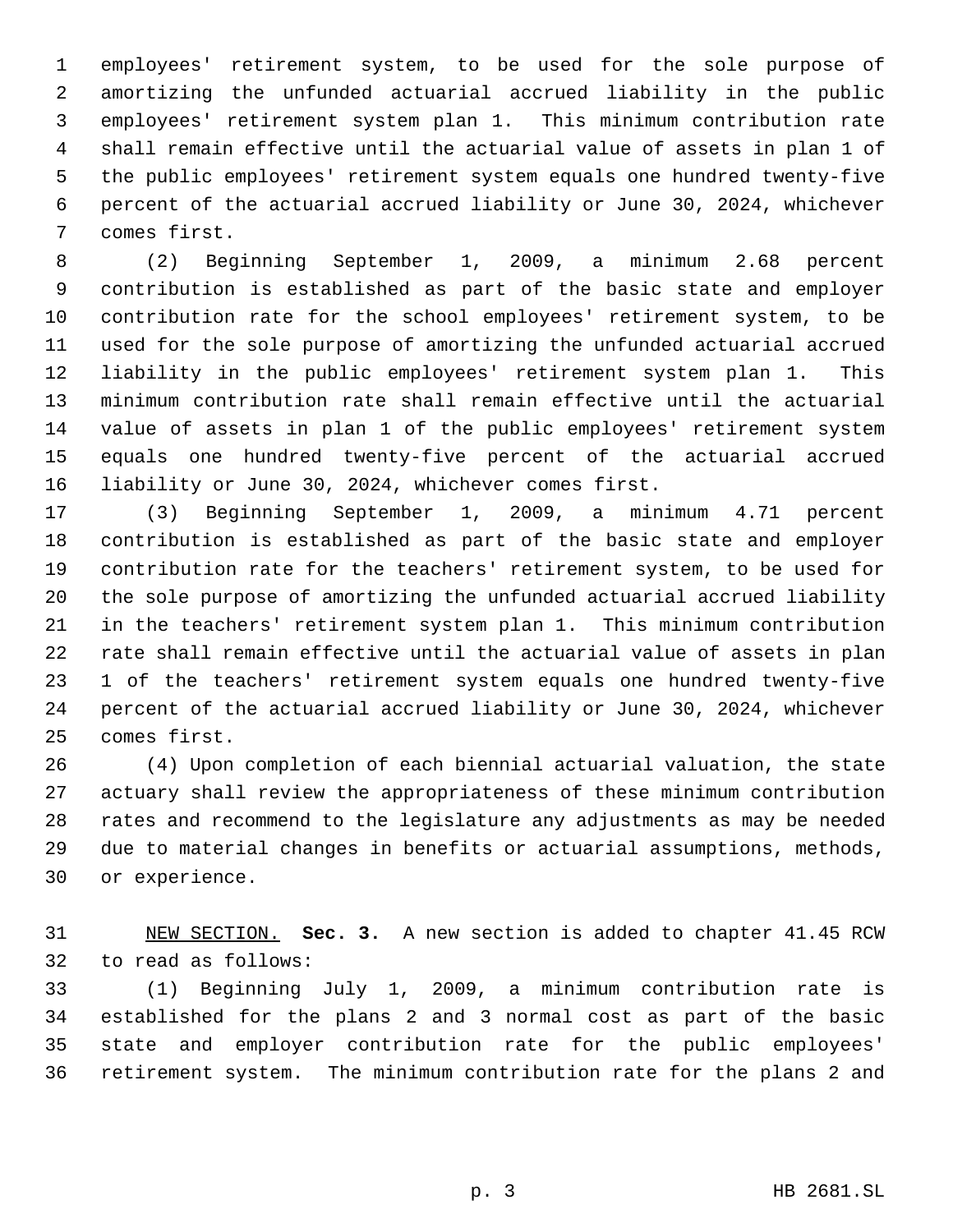3 employer normal cost shall equal the total contribution rate required to fund eighty percent of the plans 2 and 3 employer normal cost as calculated under the entry age normal cost method.

 (2) Beginning September 1, 2009, a minimum contribution rate is established for the plans 2 and 3 normal cost as part of the basic state and employer contribution rate for the school employees' retirement system. The minimum contribution rate for the plans 2 and 3 employer normal cost shall equal the total contribution rate required to fund eighty percent of the plans 2 and 3 employer normal cost as calculated under the entry age normal cost method.

 (3) Beginning September 1, 2009, a minimum contribution rate is established for the plans 2 and 3 normal cost as part of the basic state and employer contribution rate for the teachers' retirement system. The minimum contribution rate for the plans 2 and 3 employer normal cost shall equal the total contribution rate required to fund eighty percent of the plans 2 and 3 employer normal cost as calculated under the entry age normal cost method.

 (4) Upon completion of each biennial actuarial valuation, the state actuary shall review the appropriateness of these minimum contribution rates and recommend to the legislature any adjustments as may be needed due to material changes in benefits or actuarial assumptions, methods, or experience.

 NEW SECTION. **Sec. 4.** A new section is added to chapter 41.45 RCW to read as follows:

 (1) Beginning July 1, 2009, a minimum contribution rate is established for the plans 2 and 3 normal cost as part of the required contribution rate for members of plan 2 of the public employees' retirement system. The minimum contribution rate for the plans 2 and 3 employee normal cost shall equal the total contribution rate required to fund eighty percent of the plans 2 and 3 employee normal cost as calculated under the entry age normal cost method.

 (2) Beginning September 1, 2009, a minimum contribution rate is established for the plans 2 and 3 normal cost as part of the required contribution rate for members of plan 2 of the school employees' retirement system. The minimum contribution rate for the plans 2 and 3 employee normal cost shall equal the total contribution rate required